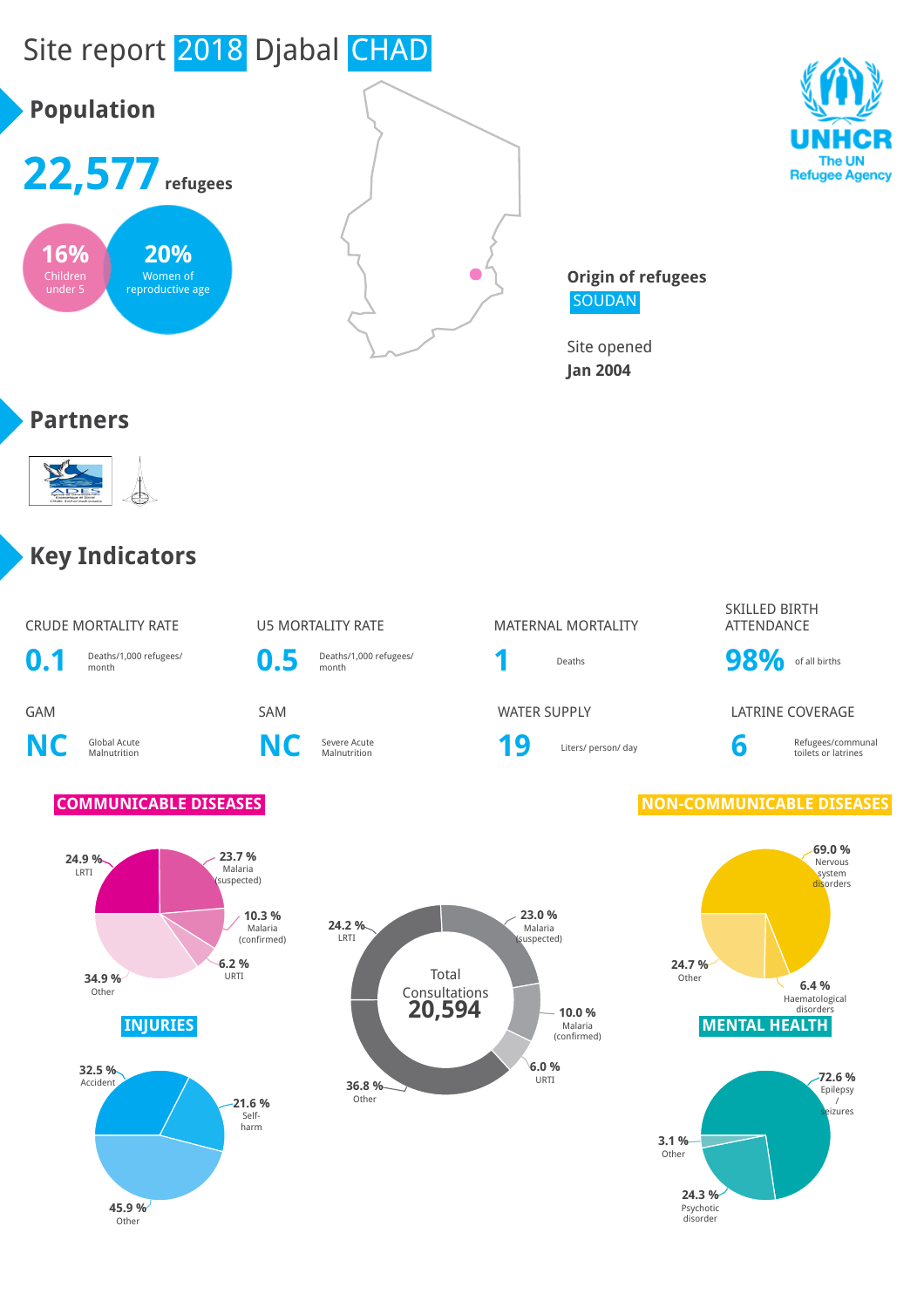### **Public Health**

| <b>HEALTH STAFFING</b>                                      | <b>INDICATOR</b> | <b>STANDARD</b> |           | <b>MORBIDITY</b>                                 | <b>INDICATOR</b> | <b>STANDARD</b> |   |                       |
|-------------------------------------------------------------|------------------|-----------------|-----------|--------------------------------------------------|------------------|-----------------|---|-----------------------|
| Number of medical doctors                                   |                  | 1: 50,000       | ◎         | Incidence of malaria among children under        | 20               |                 |   |                       |
| Number of qualified nurses                                  | 4                | $1:$ < 10,000   | ◙         | Incidence of watery diarrhoea among              | 6                |                 |   |                       |
| Number of community health workers                          | 17               | 1: 1,000        | ೞ         | children under 5                                 |                  |                 |   |                       |
| <b>ACCESS AND UTILIZATION</b>                               | <b>INDICATOR</b> | <b>STANDARD</b> |           | Incidence of pneumonia among children<br>under 5 | 86               |                 |   |                       |
| Consultations per trained clinician per day                 | 16               | < 50            | ◎         | Incidence of pneumonia among over 5              | 19               |                 |   |                       |
| Health utilisation rate (new visits / refugee /             | 0.9              | $1 - 4$         | Α         | Tuberculosis success rate                        | 100%             | < 90%           |   |                       |
| year)<br>Proportion of host population consultations        | 14%              |                 |           | Were any MDR/X-TB cases diagnosed among<br>PoCs? | <b>No</b>        | <b>No</b>       | ఴ |                       |
| <b>MORTALITY</b>                                            | <b>INDICATOR</b> | <b>STANDARD</b> |           | <b>VACCINATION</b>                               | <b>INDICATOR</b> | <b>STANDARD</b> |   |                       |
| <b>Crude Mortality Rate</b><br>(CMR) (/1000/month)          | 0.1              | < 0.75          | Ø         | Full vaccination coverage                        | 84%              | < 95%           |   | ☺                     |
| <b>Under-five Mortality Rate</b><br>(U5MR) (/1000/month)    | 0.5              | $< 1.5$         | $\bullet$ | Measles vaccination coverage                     | 84%              | $< 95\%$        |   | $\boldsymbol{\Omega}$ |
| <b>Infant Mortality Rate</b><br>(IMR) (/1000 livebirths)    | 13.8             | < 30            | $\bullet$ | Source of vaccination data                       | <b>HIS</b>       |                 |   |                       |
| <b>Neonatal Mortality Rate</b><br>(NNMR) (/1000 livebirths) |                  | < 20            | Ø         | <b>IN-PATIENT DEPARTMENT (IPD)</b>               | <b>INDICATOR</b> | <b>STANDARD</b> |   |                       |
| <b>OUTBREAK ALERT AND RESPONSE</b>                          | <b>INDICATOR</b> | <b>STANDARD</b> |           | Average length of stay (days)                    | 3.4              |                 |   |                       |
| Proportion of outbreaks investigated within 48<br>hours     |                  | 100%            |           | Case fatality rate                               | 0.0              |                 |   |                       |
| Number of outbreaks reported                                | $\mathbf 0$      |                 |           | Hospitalisation rate                             | 14.6             | $50 - 150$      |   | €                     |

## **Reproductive Health**

| <b>ANTENATAL CARE</b>                                                                     | <b>INDICATOR</b> | <b>STANDARD</b> |                       | <b>FAMILY PLANNING</b>                                                      | <b>INDICATOR</b> | <b>STANDARD</b> |  |
|-------------------------------------------------------------------------------------------|------------------|-----------------|-----------------------|-----------------------------------------------------------------------------|------------------|-----------------|--|
| Antenatal care coverage                                                                   | 65%              | > 90%           | Ω                     | Contraceptive prevalence rate                                               | 42%              | $\geq 30\%$     |  |
| Coverage of antenatal tetanus vaccination                                                 | 97%              | > 95%           |                       | Source of contraceptive prevalence data                                     | <b>HIS</b>       |                 |  |
| <b>DELIVERY CARE</b>                                                                      | <b>INDICATOR</b> | <b>STANDARD</b> |                       | SEXUAL AND GENDER-BASED VIOLENCE (SGBV)                                     | <b>INDICATOR</b> | <b>STANDARD</b> |  |
| Proportion of births attended by skilled<br>personnel                                     | 98%              | $\geq 90\%$     | $\boldsymbol{\sigma}$ | Total number of reported rapes                                              | $\mathbf{0}$     |                 |  |
| Proportion of births conducted by caesarean<br>section                                    | 1%               | $5 - 15%$       | ☺                     | Proportion of eligible rape survivors provided<br>with PEP within 72 hours  |                  | 100%            |  |
| Proportion of newborn infants with low birth<br>weight (<2500 gs) (weighed within 72 hrs) | 10%              | < 15%           |                       | Proportion of eligible rape survivors provided<br>with ECP within 120 hours |                  | 100%            |  |
| Proportion of teenage pregnancies                                                         | 4%               |                 |                       | SEXUALLY TRANSMITTED INFECTIONS (STIS)                                      | <b>INDICATOR</b> | <b>STANDARD</b> |  |
| Still birth rate (/1000 total births / month)                                             |                  |                 |                       | Number of genital ulcer diseases                                            | $\overline{2}$   |                 |  |
| Number of maternal deaths                                                                 |                  |                 |                       | Number of Pelvic Inflammatory diseases                                      | 8                |                 |  |
| Proportion of maternal deaths investigated<br>within 48 hours                             | 100%             | 100%            |                       |                                                                             |                  |                 |  |